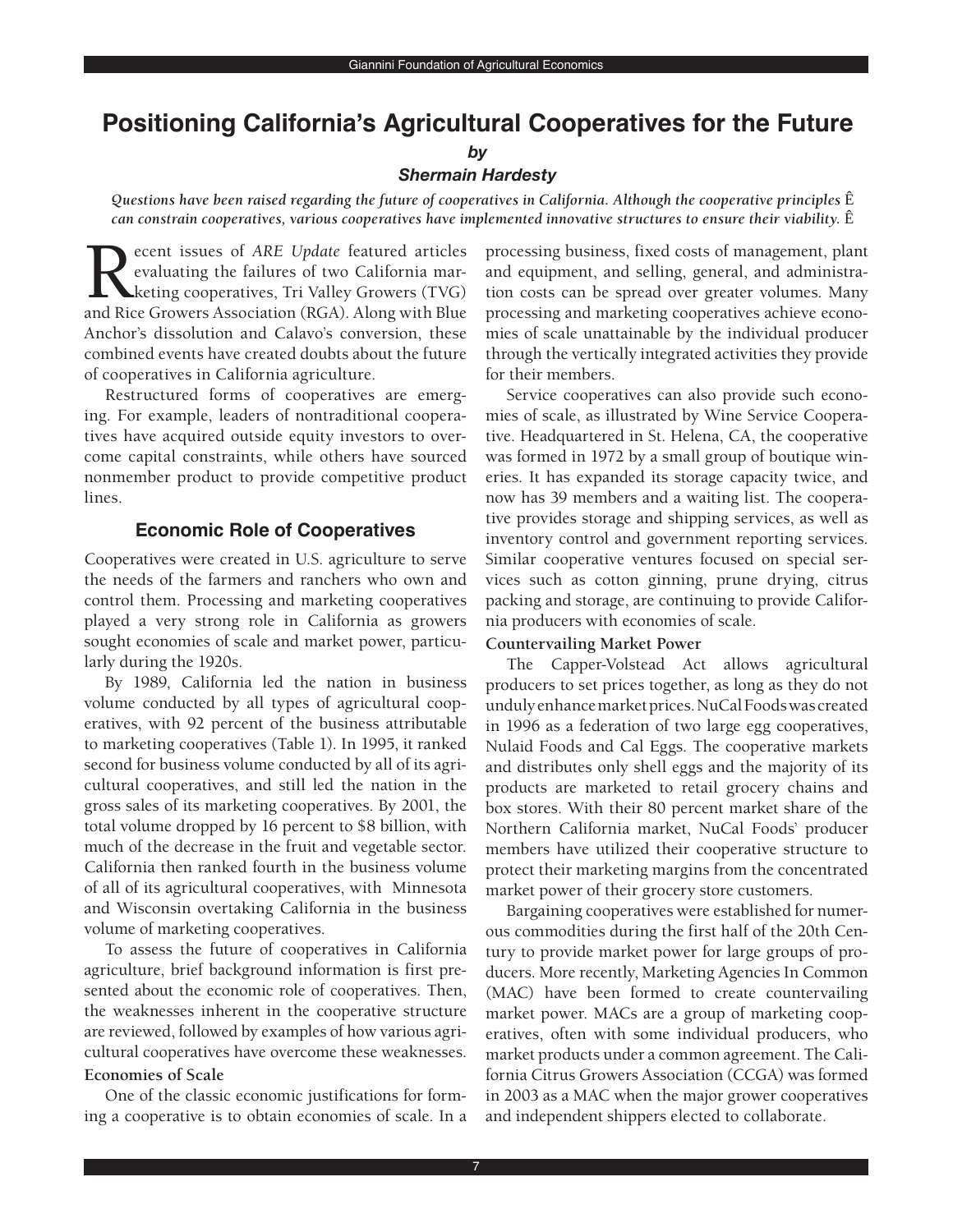| Table T. California Cooperatives' Gross Business volumes |                 |                 |                 |
|----------------------------------------------------------|-----------------|-----------------|-----------------|
|                                                          | 1989            | 1995            | 2001            |
| Products Marketed                                        | \$7,249,017,000 | \$8,705,309,000 | \$7,165,107,000 |
| Dry Beans & Peas                                         | \$53,215,000    | \$120,504,000   | \$21,543,000    |
| Cotton                                                   | \$618,189,000   | \$635,298,000   | \$419,924,000   |
| Dairy                                                    | \$1,959,019,000 | \$2,791,553,000 | \$2,748,360,000 |
| Fruits & Vegetables                                      | \$3,277,924,000 | \$3,846,187,000 | \$2,877,242,000 |
| <b>Nuts</b>                                              | \$640,636,000   | \$618,904,000   | \$719,236,000   |
| Poultry                                                  | \$48,426,000    | \$41,882,000    | \$30,601,000    |
| Rice                                                     | \$233,841,000   | \$230,729,000   | \$158,104,000   |
| Miscellaneous                                            | \$158,701,000   | \$247,692,000   | \$64,834,000    |
| Farm Supplies                                            | \$485,631,000   | \$460,794,000   | \$443,786,000   |
| <b>Services</b>                                          | \$105,382,000   | \$399,299,000   | \$408,582,000   |
| <b>TOTAL</b>                                             | \$7,840,029,000 | \$9,565,402,000 | \$8,017,475,000 |

# **Table 1. California Cooperatives' Gross Business Volumes**

 The voluntary association now represents approxi- mately 85 percent of the fresh market production of navel oranges in California. The CCGA's functions currently include managing product flows similarly to internally established prorates among the cooperative members, sharing information and establishing quality standards. Thus far, grower prices have been consistently above the four-year average.

#### **Marketing the Cooperative**

 The cooperative identity can provide a different type of market power; cooperatives can exploit the fact that they are acquiring raw product directly from their producer-members as a marketing advantage. In a 2003 nationwide survey, 69 percent of the consumers responded that they were more likely to purchase food produced by a farmer-owned cooperative, and 64 percent agreed that food produced by a farmer-owned cooperative was of better quality than food produced by other types of companies.

 The cooperative identity may be an ideal position- ing for organic food products. Organic Valley/CROPP is a marketing cooperative formed in 1988 with seven members in Wisconsin. Its membership has grown to the present 622 farmer members in seventeen states, including California. It markets dairy, juice, eggs and meat products. Between 1998 and 2003, its sales rose from \$15 million to \$122 million.

 Organic Valley differentiates itself by promoting its cooperative structure, using the slogan "a cooperative of small organic family farms." Its milk cartons feature profiles of local producers and it also provides gro- cery stores with large storyboards featuring some of its members.

# **Addressing Traditional Weaknesses of Cooperatives**

 While the cooperative form of business can provide sev- eral economic benefits, weaknesses associated with tra- ditional applications of the cooperative principles have challenged agricultural cooperatives' ability to survive in today's highly competitive economic environment. Three basic principles define the essence of a cooperative enterprise:

 • user-owned—the cooperative is owned by the people who use it

 • user-benefit—the benefits generated by the coop-erative accrue to its users on the basis of their use

 • user-control—the cooperative is controlled by the people who use it

### **The User-Owned Principle: Weakness and Solutions**

 The user-owned principle has limited cooperatives' access to capital. Cooperatives typically do not seek capital from certain sources, such as outside investors. Their ability to raise additional capital from their producer-members is constrained, due to the portfolio and horizon problems. The portfolio problem arises because producer-members are required to invest capital in an industry in which they already have significant investment in production capacity. The horizon problem occurs because, traditionally, cooperatives' residual earnings are contractually tied to their producer- members' current transactions, rather than to their investment. Since members are unable to recognize appreciation in their equity investment, they exert pressure on their cooperative to maximize current returns rather than investing for higher future returns.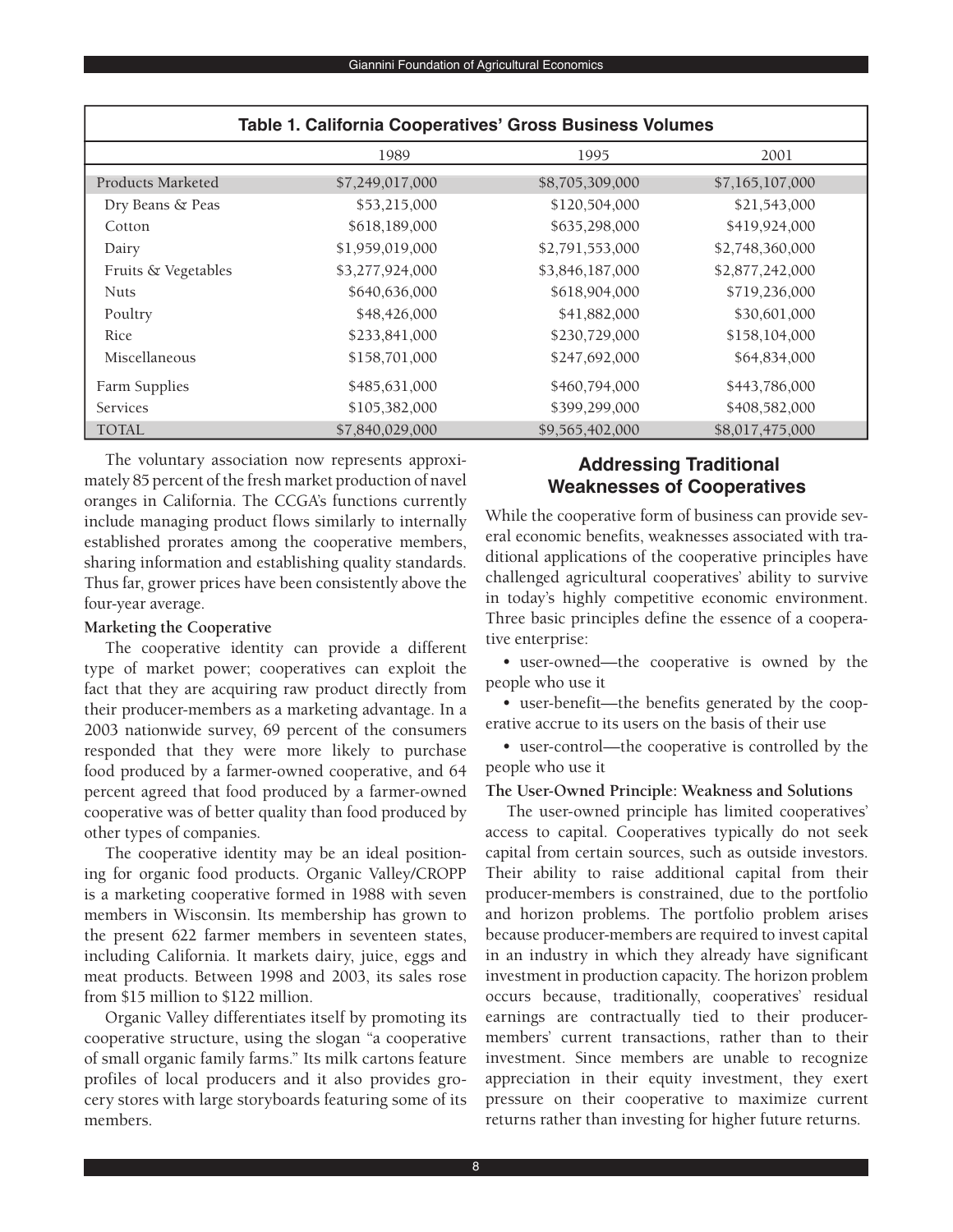Organic Valley/CROPP has dealt with its equity capital limitations by utilizing two capital conserving strategies: 1) it contracts with other firms to process virtually all of its members' products; and 2) its products are marketed nationally through a grassroots program. In 2002, the cooperative generated \$126 million in sales with assets totaling approximately \$8 million. Organic Valley/CROPP maintains numerous longterm co-packing agreements with manufacturers located in specific market areas to minimize its capital investment in plant and equipment while also reducing its storage and shipping costs. Its members' equity capital has been invested in grassroots marketing programs that do not require large expenditures.

 A new cooperative structure known as of New Generation Cooperatives (NGCs) facilitates the acquisition of equity capital. NGCs differ from traditional cooperatives in four ways.

 • They require members to purchase delivery rights, creating a two-way obligation between a member and the cooperative for a specific amount of farm product each year.

 • NGCs have a closed membership, in contrast to many traditional cooperatives that typically accept new members on a continual basis.

 • The investment that NGCs require in delivery rights is typically higher than what traditional coop-eratives would require from new members.

 • Delivery rights are marketable. Prices fluctuate according to the cooperative's performance and earn-ing potential.

 While many NGCs were formed and failed in the 1990s, several have been quite successful. Iowa Turkey Growers Cooperative/West Liberty Foods had sales in excess of \$200 million in 2002. Its three plants process turkey, pork, chicken and beef into products for retail and food service customers and co-pack branded meats for bigger companies like Hormel and Sara Lee. Moun- tain View Harvest, a wheat processing NGC formed by 227 winter wheat growers, invested a total of \$5 mil- lion to purchase Gerard's French Bakery, a wholesale bakery of fresh and frozen products near Denver.

 Joint ventures can be considered a nontraditional source of financing. They may be the only way a coop- erative can afford to own part of an expensive facility or market a new product nationally. Co-packing agree- ments, such as those utilized extensively by Organic Valley/CROPP, are joint ventures; they reduce upfront capital requirements and decrease the risk associated with new products.

 Naturipe, the oldest and largest strawberry market- ing cooperative in the U.S., expanded its market access by joining forces with Global Berry Farms, LLC (GBF). GBF's other partners are MBG/Michigan Blueberry Growers Association (another cooperative), and Hor- tifrut (a privately held company based in Chile). GBF is reshaping the berry category by offering year-round supplies of strawberries, blueberries, raspberries and blackberries. By marketing 100 percent of their pro- duction through GBF, Naturipe's members have a more secure and broader customer base.

#### **The User-Benefit Principle: Weakness and Solutions**

 Like the user-financed principle, the user-benefit principle has also constrained agricultural coopera- tives. Marketing cooperatives often are organized to serve as a home for their members' products, with the earnings distributed to users in proportion to their cur- rent patronage. The resulting business impact is a focus on current returns, limited product offerings, under- investment in intangibles and perpetuation of excess supplies of member product.

 This "open" structure can cause a cooperative to have large fluctuations in its delivery volumes and pro- cessing requirements. Pacific Coast Producers (PCP) is a marketing cooperative that processes tomatoes, peaches, pears, grapes and apricots. As a co-packer, part of its success is attributable to the strict cost controls it employs to minimize excess capacity. PCP must care- fully project its annual sales volumes and pack product accordingly. Through its long-established "base ton- nage" allocations, members have volume restrictions for each product they deliver. Members who are reduc- ing their deliveries sell part or all of their base tonnage to new or existing members.

 Focusing on processing and marketing member deliveries can cause a cooperative to have a limited product line and/or seasonal product availability. Members have been known to be resentful when their cooperative sources nonmember product to maintain a year-round presence in the marketplace or other com- modities to broaden the product line, both of which are critical for developing a strong brand.

 With increasing globalization in recent years, Sunk- ist Growers has been facing more competition in Japan and other key markets from citrus growers in the South- ern Hemisphere. After much resistance from members concerned about competition from fruit imported or handled by their own cooperative, Sunkist's board approved a new marketing strategy in July 2003. The cooperative is handling lemons and grapefruit from